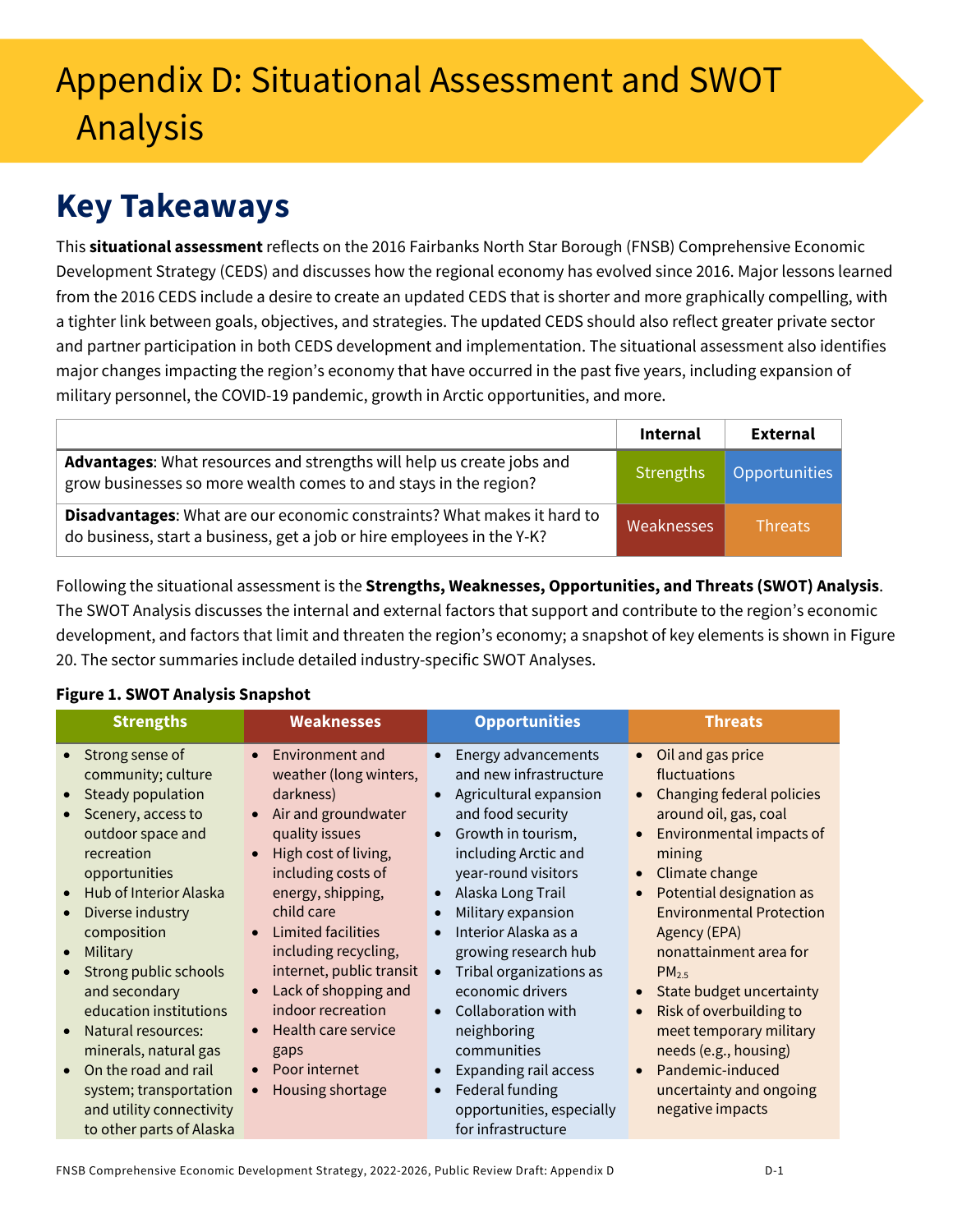# **Reflection on the 2016 CEDS**

This section provides an overview of lessons learned during 2016 CEDS development and implementation, followed by a summary of significant changes the FNSB and Interior Alaska have experienced since the 2016 CEDS was finalized. This information will contribute to refinement of the current and future CEDS processes and will improve the accuracy, accessibility, and usefulness of the CEDS for all stakeholders.

It is not possible to predict what local, regional, state, national, or international changes the next five years will bring. For example, toward the end of the production of this CEDS, a major international development occurred with Russia's invasion of Ukraine, creating a cascade of humanitarian and economic impacts felt around the globe, and reinforcing the importance of Alaska as a strategic Arctic defense location. **This reinforces the importance of building economic resiliency so the community can respond to both anticipated and unexpected future challenges.** 

## **Lessons Learned**

The following suggestions and lessons learned have been identified by FNSB Economic Development Commissioners, FNSB staff, and community partners:

- A CEDS that is easily digestible is more likely to be read in its entirety and implemented by FNSB staff and community partners. The 2016 CEDS was lengthy and repetitive, and the tasks were not clearly tied to goals and objectives. The 2022 CEDS should lean more heavily on intuitive graphics than long narratives.
- A CEDS is an economic plan for the borough and Interior Alaska partners, not just the Fairbanks North Star Borough. The planning effort for this five-year update seeks to better integrate community and regional partners such as the Greater Fairbanks Chamber of Commerce, the Fairbanks Downtown Association, Fairbanks Economic Development Corporation (FEDC), and Interior Alaska organizations like Tanana Chiefs Conference, Doyon, Limited and others. It also prioritizes private sector and industry participation, with the help of the partners identified here.
- The 2016 CEDS included updated datasets but relied on recycled strategies from the 2011 CEDS. The new 2022 CEDS should include relevant strategies that consider population and economic trends and projected changes that may impact the FNSB and Interior Alaska economy.
- The CEDS should include a succinct, short executive summary highlighting key topics, plan goals, priority strategies, and projects.
- Due to the narrative approach of the 2016 CEDS, sector-specific information was woven throughout the document, making it challenging to follow. The updated CEDS will include industry-specific sections that stand alone as individual, tailored, one-page plans for those sectors.

# **Key Changes in FNSB since the 2016 CEDS**

The FNSB has experienced significant change since the 2016 CEDS was developed, which needs to be considered in this update. The following are some key changes that have occurred over the past five years:

- **Military Changes.** The military is a critical part of the FNSB community. Eielson Air Force Base and Fort Wainwright are both within the FNSB boundaries. There are also other military installations nearby, including Fort Greely and Clear Space Force Station. Relevant military-related changes include:
	- o **Arctic Strategies.** As interest in the Arctic has increased, the Department of Defense has developed arctic strategies that identify national and branch policies and priorities, including the following publications: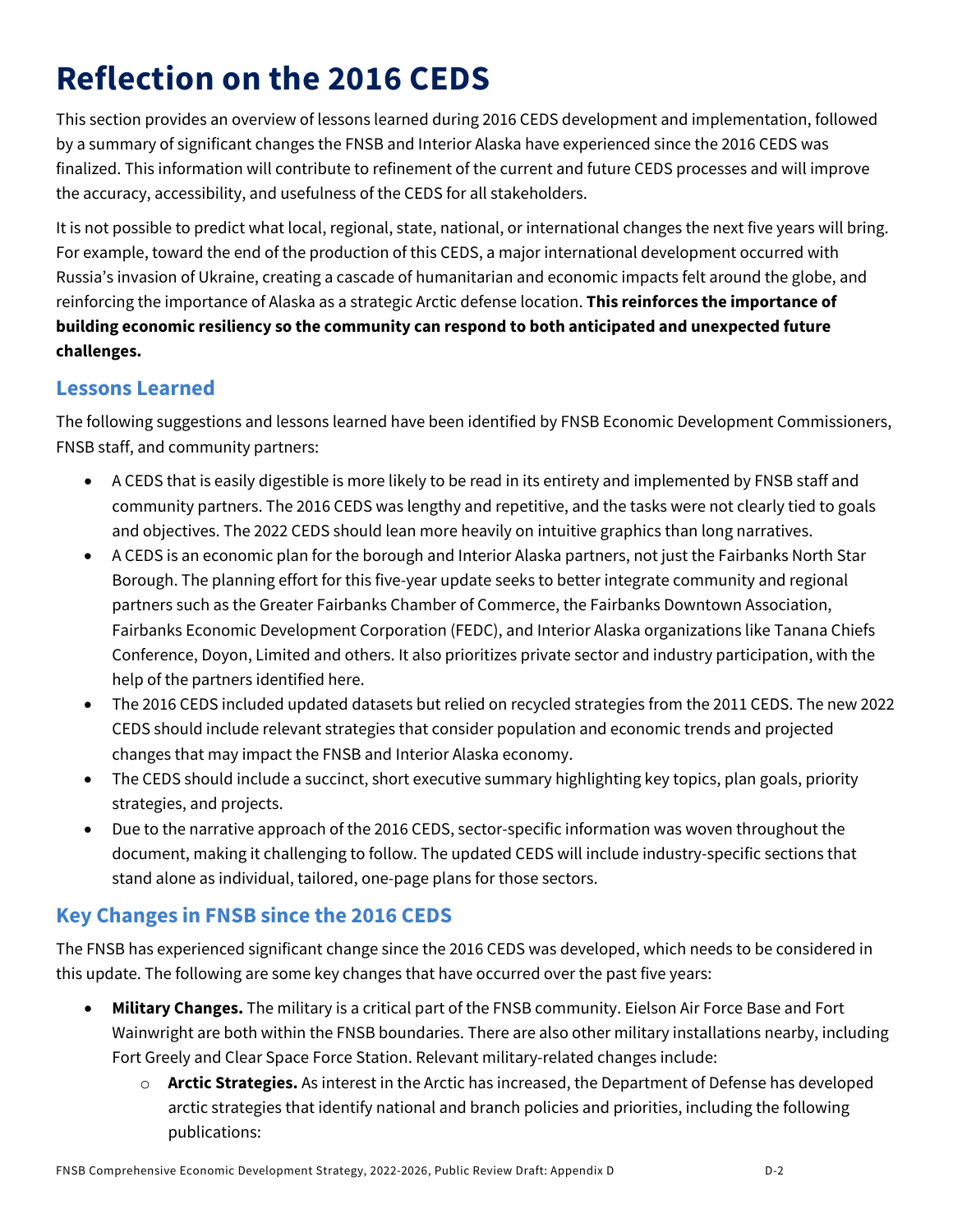- **U.S. Department of Homeland Security, [Strategic Approach for Arctic Homeland Security,](https://www.dhs.gov/publication/strategic-approach-arctic-homeland-security)** February 2021
- U.S. Army, [Regaining Arctic Dominance,](https://api.army.mil/e2/c/downloads/2021/03/15/9944046e/regaining-arctic-dominance-us-army-in-the-arctic-19-january-2021-unclassified.pdf) January 2021
- **Department of the Navy[, A Strategic Blueprint for the Arctic,](https://media.defense.gov/2021/Jan/05/2002560338/-1/-1/0/ARCTIC%20BLUEPRINT%202021%20FINAL.PDF/ARCTIC%20BLUEPRINT%202021%20FINAL.PDF) January 2021**
- **U.S. Air Force, Anctic Strategy: Ensuring a stable Arctic through vigilance, power projection,** [cooperation, and preparation,](https://www.af.mil/Portals/1/documents/2020SAF/July/ArcticStrategy.pdf) July 2020
- **U.S. Sea Services (Navy, Marine Corps, Coast Guard), Maritime Strategy, Advantage at Sea:** [Prevailing with Integrated All-Domain Naval Power,](https://media.defense.gov/2020/Dec/16/2002553074/-1/-1/0/TRISERVICESTRATEGY.PDF) December 2020
- **The Office of the Under Secretary of Defense for Policy[, Department of Defense Arctic](https://media.defense.gov/2019/Jun/06/2002141657/-1/-1/1/2019-DOD-ARCTIC-STRATEGY.PDF) Strategy, June** 2019
- o **Eielson Air Force Base Expansion**. The arrival of F-35 fighter jet battalion at Eielson Air Force Base is bringing over 3,300 new residents to the FNSB. With new residents come increased demand for housing, education, child care, health care, and other services. In addition, the upcoming addition of KC-135 tankers to Eielson will drive additional population growth and related economic development opportunities.
- o **Fort Greely.** The Department of Defense has allocated funds to expand the ground-based missile defense system missile field at Fort Greely, including adding additional missile interceptors.
- o **Clear Space Force Station.** Clear Air Force Base was designated as a Space Force station in 2021. The Station also saw the recent installation of a new power plant and long-range discrimination radar.
- o **Quality of Life**. In 2019, Fort Wainwright brought in a Behavioral Health Epidemiological Consultation (BH EPICON) to evaluate public health on the installation in response to a high number of suicides and fatalities. The BH EPICON final report offered recommendations to improve moral and quality of life for troops in the community. The Army has started to implement recommendations, including upgrading gym equipment, increasing the availability of dining options and healthy foods, and barracks upgrades and improvements.
- o **Collaboration**. These many changes on bases in and around FNSB have also resulted in increased collaboration between local, state, and federal partners around key community needs such as housing.
- **Global Pandemic.** The FNSB was profoundly impacted by COVID-19 and will continue to experience impacts from the pandemic, likely for years to come. The leisure and hospitality industry saw the largest declines in employment. The FNSB developed the Interior Alaska COVID-19 Economic Impact and Recovery Plan to guide the community's response to the pandemic.
- **Federal Investment.** In response to the devastating impact of the pandemic, the federal government has responded with the largest collective of economic investment in decades. The timing for a CEDS update is ideal, as billions of dollars in infrastructure grants and social services spending are earmarked for Alaska.
- **State Fiscal Uncertainty.** The State of Alaska faces an ongoing fiscal crisis, with budget deficits and the lack of a comprehensive fiscal plan for generating new revenues. The decline of oil production and prices and the associated state budget fiscal gap created significant economic and political challenges. Deep cuts, including to the University of Alaska Fairbanks, were felt immediately, but the impact to workforce development could be felt for decades. State budget cuts have also hit areas including the school district and facility maintenance.
- **Energy Costs and Innovation**. Interior Alaska continues to experience high energy costs that make it more expensive to live and do business. At the same time, the FNSB is emerging as a center of innovation for arctic topics and rural energy. The following list summarizes relevant energy updates: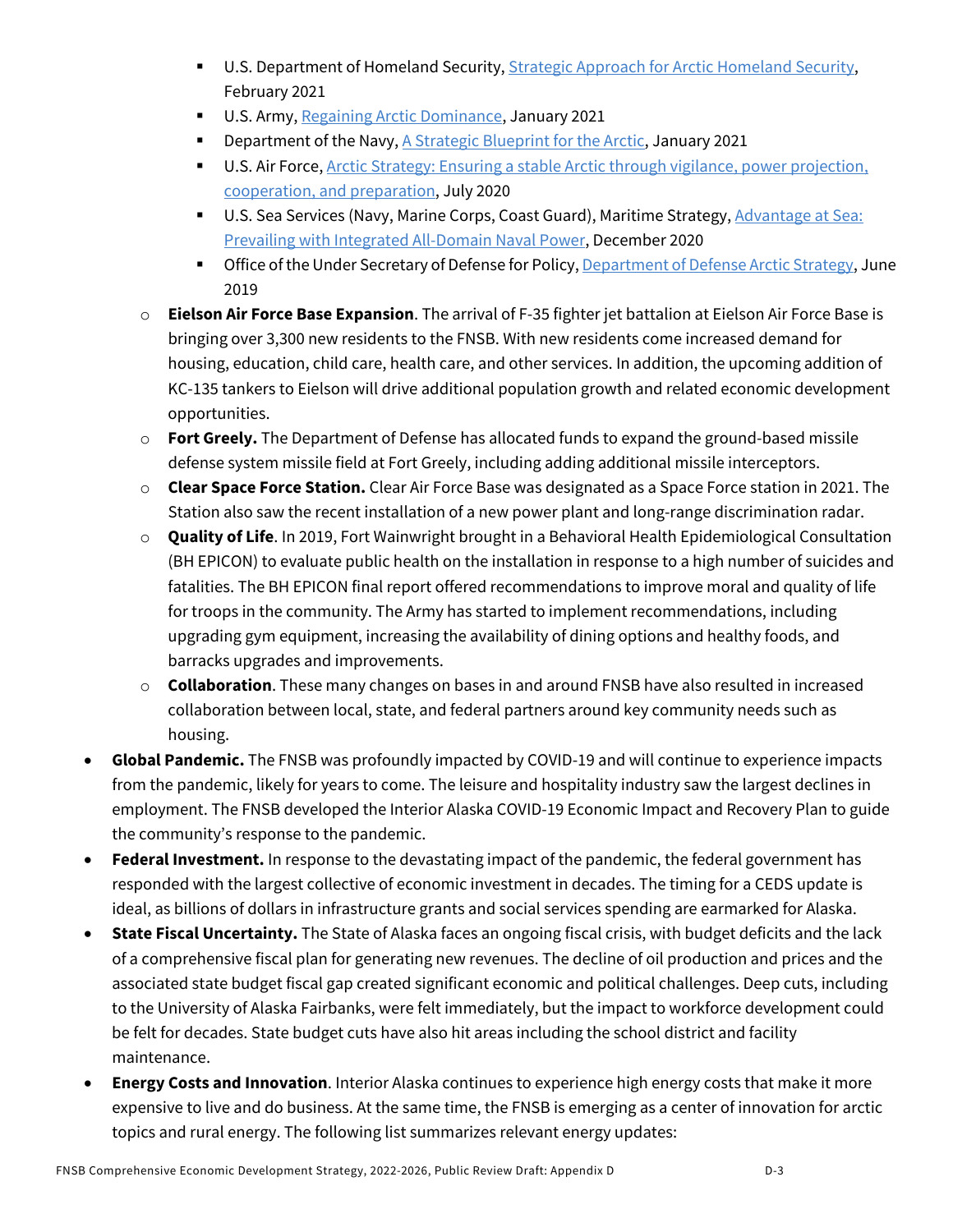- o **Interior Energy Project**. Since 2016 there have been increased efforts to bring lower-cost energy to the FNSB, including the Interior Energy Project and the Alaska LNG Project.
- o **Arctic Energy Office**. The U.S. Department of Energy recently reopened its Arctic Energy Office at the University of Alaska Fairbanks (UAF), an office dedicated to researching, developing, and deploying energy technology.
- o **National Renewable Energy Laboratory**. In the summer of 2021, the National Renewable Energy Laboratory (NREL) joined forces with Fairbanks-based Cold Climate Housing Research Center with the goal of growing its impact. NREL's 10-year strategy focuses on Integrated Energy Pathways, a research area guiding future energy systems. This strategy will result in expanded staffing, research facilities, and new investment in Fairbanks.
- o **Renewables.** Institutions such as NREL and the UAF Alaska Center for Energy and Power continue to research and develop new ways to generate renewable power in Alaska. Chena Hot Springs hosts an annual renewable energy fair. Both President Biden and Governor Dunleavy have expressed interest in increasing the deployment of renewables over the next fifty years.
- o **Energy investments on military installations**. In fall 2021, the Air Force announced that Eielson Air Force Base was selected for one of the Air Force's first micro-reactors. Fort Wainwright is currently exploring different options to replace the current heat and power plant and is completing work on an Environmental Impact Statement to help guide the decision.
- **Air Quality**. The Environmental Protection Agency (EPA) designated the FNSB a serious nonattainment area for failing to meet federal air quality standards for fine particulate matter. This creates negative economic and health impacts. The Alaska Department of Environmental Conservation has prepared an amendment to the Serious State Implementation Plan, which lays out measures to address nonattainment, and is awaiting EPA approval. If approval is not granted, there would likely be additional measures required, such as further regulations on utilities and loss of federal funding. Until the FNSB reaches attainment, there will be uncertainty about the potential for federally mandated requirements on utilities and other operations that would inhibit economic growth. Failure to meet attainment has potentially significant negative economic repercussions.
- **Infrastructure Expansion**. The FNSB continues to see new infrastructure, including expansion of the Alaska Railroad, rail car storage, a new recycling center, natural gas, and water and sewer distribution systems in and around the City of North Pole. There is also discussion of a new Fairbanks Convention and Arts Center in downtown Fairbanks. Many critical infrastructure needs remain, including access to affordable, reliable broadband connectivity.
- **Arctic Opportunities**. The U.S. is an Arctic nation because of Alaska. Interest in the Arctic for military, transportation, tourism, and resource opportunities has and will continue to grow. FNSB is well-positioned as a global hub for serving, promoting, and advancing the nation's Arctic interests due to its northern location, strategic access along rail/road/air routes, and concentration of education, military, and research institutions.
- **FNSB Capital Improvement Program adopted**. In 2019 the FNSB Assembly adopted Ordinance 2019-35, changing how the FNSB vets and approves public projects on its Capital Improvement Program (CIP) list. The new process invites increased input from the public, adds a prioritization element, and identifies potential funding sources. The CIP is now a fiscally constrained 10-year capital projects plan that aligns with estimated resources.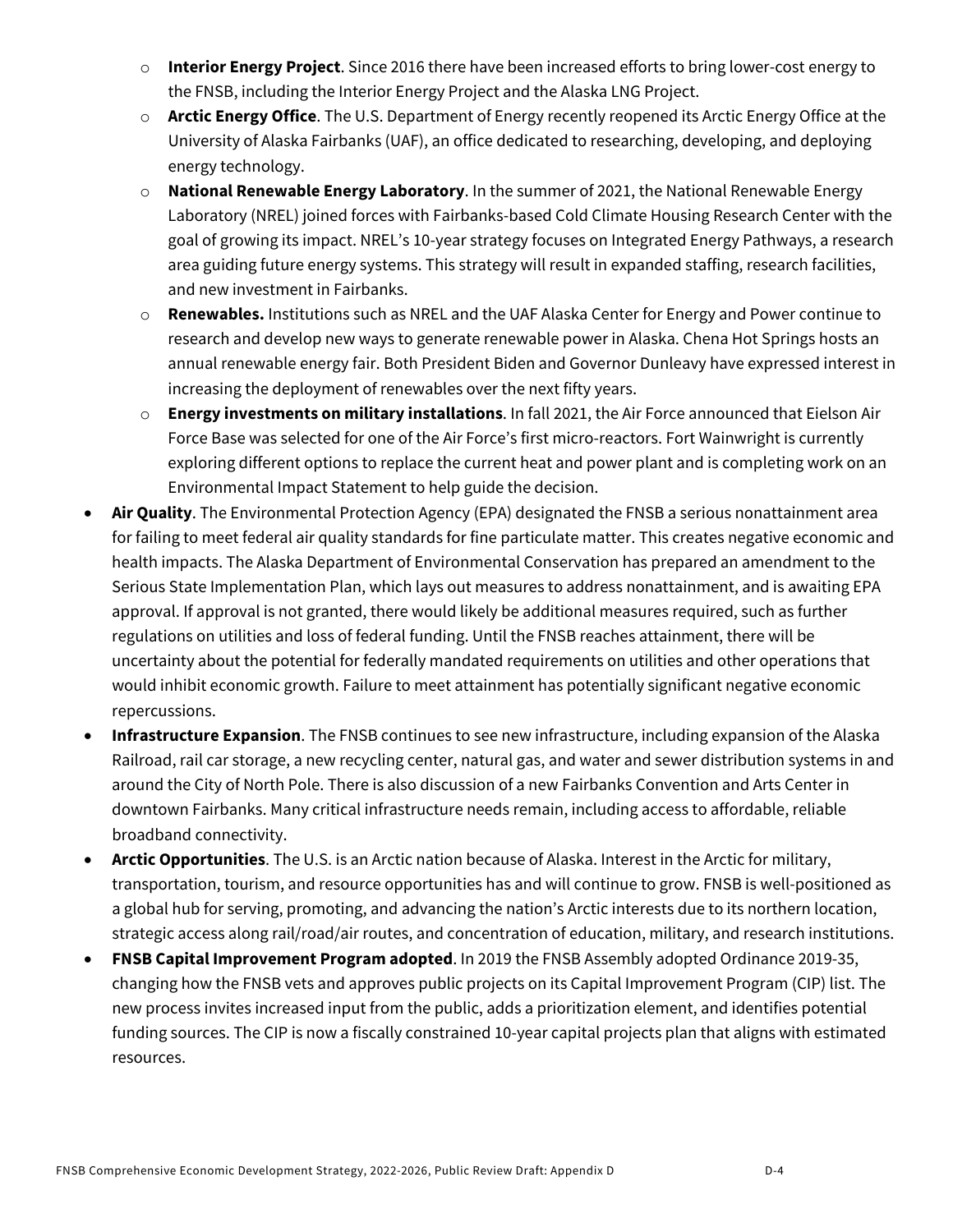# **Strengths, Weaknesses, Opportunities, Threats (SWOT) Analysis**

This section offers a synopsis of the key themes emerging in the Strengths, Weakness, Opportunities, and Threats (SWOT) Analysis. Quotes from participants are included alongside the themes. These themes were gathered with input from the following sources:

- Booths at the Midnight Sun Festival (June 2021), Golden Days (July 2021), and Tanana Valley State Fair (August 2021), where the following questions were asked:
	- o What do you value most about living in Fairbanks?
	- o What do you find most challenging about living in Fairbanks?
	- $\circ$  What are your ideas for creating a stronger, thriving, more resilient Fairbanks economy?
- A series of stakeholder interviews and sector-specific roundtable conversations.
- Relevant news articles (key sources include the Fairbanks Daily News Miner, Anchorage Daily News, KUAC, and Alaska Public Media).
- The SWOT Analysis from the 2016 CEDS.
- Background data and trends.
- A review of relevant background documents and regional plans.
- Input from participants at the Interior Alaska Economic Summit.

See sector summaries for detailed industry-specific SWOT analyses.



*Interior Alaska Economic Summit, February 2022 Midnight Sun Festival, June 2021*

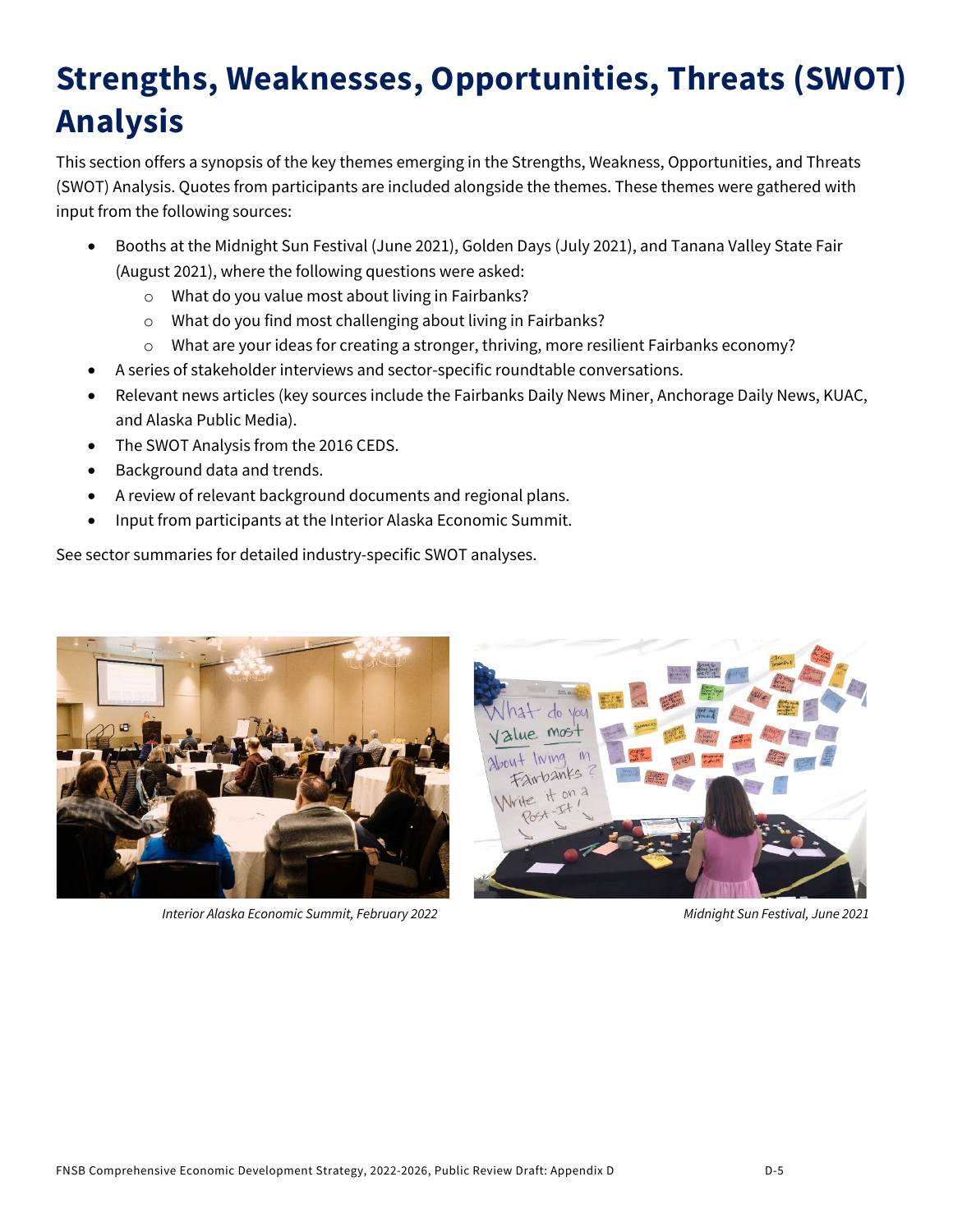## **Strengths** *What are our competitive advantages?*

| <b>STRONG SENSE OF COMMUNITY</b>                                                                                                                                                                                                                                                                                                                                                                                                                 |                                                                                                                                                                                                      |                                                                                                                                                |                                                                                                                                                                                                                       |  |
|--------------------------------------------------------------------------------------------------------------------------------------------------------------------------------------------------------------------------------------------------------------------------------------------------------------------------------------------------------------------------------------------------------------------------------------------------|------------------------------------------------------------------------------------------------------------------------------------------------------------------------------------------------------|------------------------------------------------------------------------------------------------------------------------------------------------|-----------------------------------------------------------------------------------------------------------------------------------------------------------------------------------------------------------------------|--|
| Strong sense of community<br>$\bullet$<br>Small-town feel<br>$\bullet$<br><b>Strong Native community</b><br>Community events<br>Arts and culture<br>$\bullet$                                                                                                                                                                                                                                                                                    | Local food and drink establishments<br>$\bullet$<br>Ability to buy local<br>Steady population size<br>Family-friendly<br>$\bullet$                                                                   | "It's in my heart. I feel more accepted<br>here than anywhere."<br>"Fairbanks provides opportunity."<br>"Everyone is willing to help you out." |                                                                                                                                                                                                                       |  |
| <b>ENVIRONMENT &amp; OUTDOORS</b>                                                                                                                                                                                                                                                                                                                                                                                                                |                                                                                                                                                                                                      |                                                                                                                                                |                                                                                                                                                                                                                       |  |
| Nature<br>$\bullet$<br>Extreme/unique weather<br>Scenery<br>Trails<br>Aurora                                                                                                                                                                                                                                                                                                                                                                     | Outdoor recreation<br>$\bullet$<br>Hunting and fishing<br>$\bullet$<br>Wildlife<br>$\bullet$<br>Proximity to open space (state and<br>$\bullet$<br>national parks, national forest lands)            |                                                                                                                                                | "You experience all seasons."<br>"Northern Lights."<br>"Playing in the Chena River."                                                                                                                                  |  |
| <b>DIVERSE INDUSTRY SECTORS</b>                                                                                                                                                                                                                                                                                                                                                                                                                  |                                                                                                                                                                                                      |                                                                                                                                                |                                                                                                                                                                                                                       |  |
| Economic hub of Interior Alaska<br>$\bullet$<br>Diverse industry composition<br>$\bullet$<br>Military brings jobs, investment, new residents<br>$\bullet$<br>Strong industries including construction, visitors, agriculture<br>٠<br>Advancements in energy innovation<br>$\bullet$<br>Strong local business-focused organizations including the Greater<br>٠<br>Fairbanks Chamber of Commerce and Fairbanks Economic<br>Development Corporation |                                                                                                                                                                                                      |                                                                                                                                                | "The local construction industry is going<br>bananas - commercial, roads, businesses."<br>"Fairbanks is a bucket list destination for a<br>lot of people."<br>"We're a military family. We'd like to retire<br>here." |  |
| <b>SUPPORTIVE PUBLIC FACILITIES &amp; SERVICES</b>                                                                                                                                                                                                                                                                                                                                                                                               |                                                                                                                                                                                                      |                                                                                                                                                |                                                                                                                                                                                                                       |  |
| $\bullet$<br>support a thriving research and innovation sector<br>Museums that support visitors, researchers, history<br>$\bullet$<br><b>Transfer stations</b><br>$\bullet$<br>$\bullet$                                                                                                                                                                                                                                                         | UAF and community college that contribute to a skilled workforce and<br>Infrastructure advancements including natural gas distribution,<br>telecommunications connectivity and water-sewer expansion |                                                                                                                                                | "Education is a major industry and<br>UAF is a major employer. We need<br>to continue to support them."<br>"I value our education programs:<br>Pre-K to PhD."                                                         |  |

## **ACCESS TO NATURAL RESOURCES**

telecommunications connectivity, and water-sewer expansion

• Mineral resources

• Natural gas

• Agricultural lands

 $\iota$ *"Lots of potential near Fairbanks for more large-scale mining."*

*"The progress we've made on natural gas distribution is really positive."*

#### **CONNECTIVITY**

| • Connected by railroad, roads, airports, and utilities to<br>other parts of the state | "I like that we're on the road system."              |
|----------------------------------------------------------------------------------------|------------------------------------------------------|
| Hub for Interior Alaska                                                                | "We are a hub for military, transportation, energy." |
| International airport and status as Foreign Trade Zone                                 |                                                      |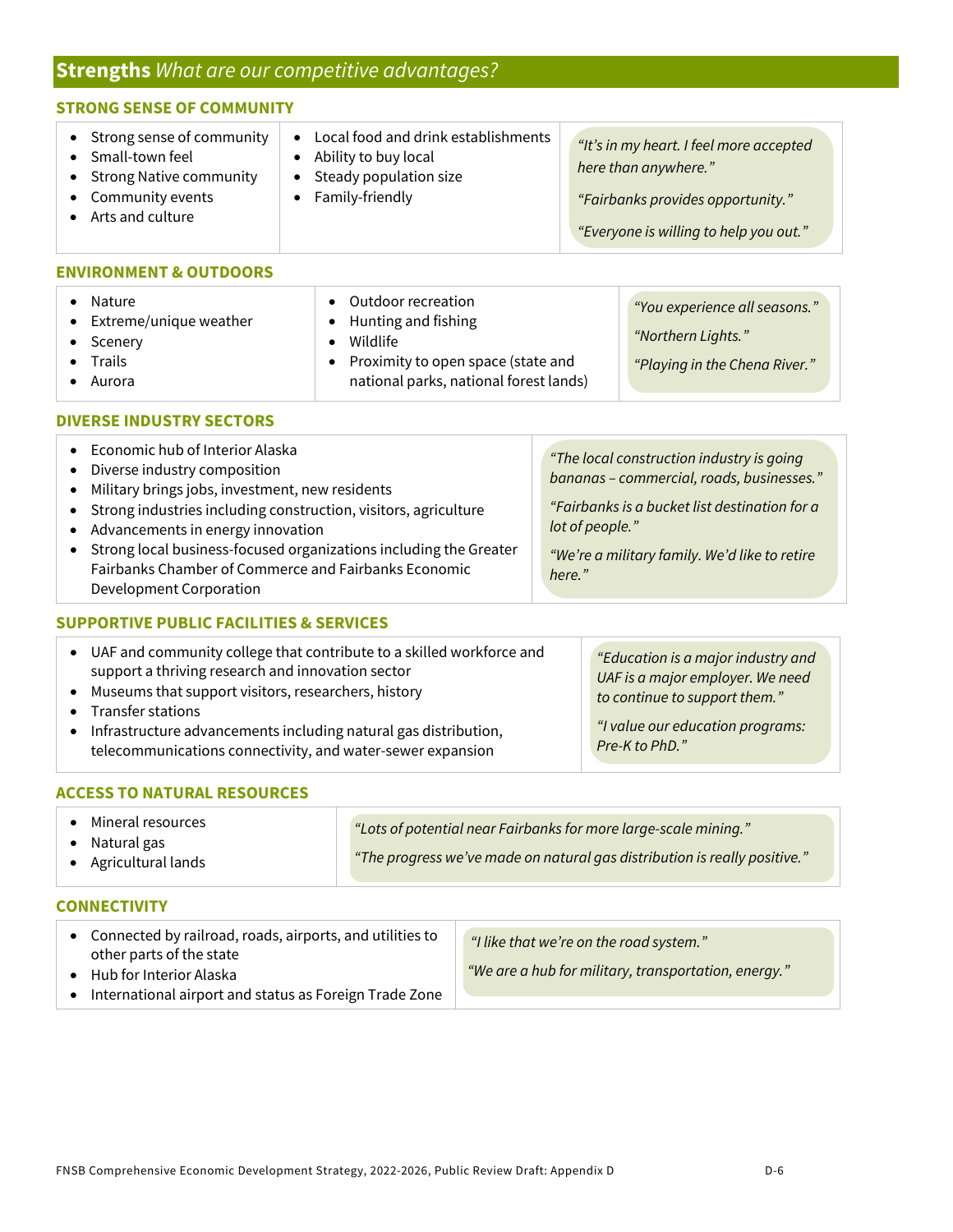# **Weaknesses** *What are our competitive disadvantages?*

### **EXTREME WEATHER & ENVIRONMENT**

- Harsh winter conditions
- Mosquitos
- Groundwater contamination
- Air quality
- Land use conflicts between competing interests
- Development constraints in certain areas, including extensive wetlands and floodplains

#### **HIGH COST OF LIVING**

- Slow shipping times & high costs
- High cost of energy
- Supply costs and materials have increased, driving up costs of new construction and operation expenses
- High costs and limited availability of child care
- Business start-up costs can be prohibitively expensive

### *"Most challenging aspect of living here is winter."*

*"Mosquitos."*

*"It feels like the town and the UAF campus shuts down when it gets cold – although this might be COVID-related, too."*

#### *"Cost of living is high."*

*"Farmers need more access to training and start-up funds for basic infrastructure like fences and watering."*

*"The child care industry needs help. We need more money to pay people so they can stay. There needs to be a culture shift in how we view the industry."*

### **INSUFFICIENT PUBLIC FACILITIES AND SERVICES**

| Limited undeveloped land that is<br>$\bullet$<br>serviced by public water,<br>wastewater, and other infrastructure<br>• Low density land use patterns can<br>make provision of public services<br>cost prohibitive<br>• Shortage of affordable, quality<br>housing<br>• Lack of land use code enforcement | Housing and services for<br>persons experiencing<br>homelessness are<br>insufficient to meet the<br>need<br>• "Orphan roads" with no<br>road maintenance<br>Poor internet and phone<br>connectivity | "The most challenging part of living<br>in Fairbanks is the lack of public<br>transportation."<br>"Housing. This goes along with<br>supporting military - we need to<br>meet the needs. We lack quality<br>housing." |
|-----------------------------------------------------------------------------------------------------------------------------------------------------------------------------------------------------------------------------------------------------------------------------------------------------------|-----------------------------------------------------------------------------------------------------------------------------------------------------------------------------------------------------|----------------------------------------------------------------------------------------------------------------------------------------------------------------------------------------------------------------------|
| • Lack of public transportation                                                                                                                                                                                                                                                                           | Lack of recycling                                                                                                                                                                                   |                                                                                                                                                                                                                      |

• Lack of public transportation

### **LIMITED OPTIONS**

| • Lack of indoor recreation activities, especially in<br>winter<br>Relatively small market size (approximately<br>$\bullet$<br>100,000 residents) and geographic isolation mean<br>it can be hard to achieve economies of scale for<br>features such as shopping, chain restaurants, etc. | Dilapidated/rundown<br>properties<br>Lack of food processing/<br>storage spaces<br>Limited activities for<br>young people | "There's no Target."<br>"There are limited indoor<br>and outdoor winter<br>recreation opportunities." |
|-------------------------------------------------------------------------------------------------------------------------------------------------------------------------------------------------------------------------------------------------------------------------------------------|---------------------------------------------------------------------------------------------------------------------------|-------------------------------------------------------------------------------------------------------|
|                                                                                                                                                                                                                                                                                           |                                                                                                                           |                                                                                                       |

#### **WORKFORCE CHALLENGES**

| • High workforce turnover and<br>challenges recruiting skilled labor<br>• Evolution of work habits during the | "People are working differently now. They want more independence,<br>flexibility. Employers and trainers need to figure out how to adapt." |
|---------------------------------------------------------------------------------------------------------------|--------------------------------------------------------------------------------------------------------------------------------------------|
| pandemic and permanent changes to                                                                             | "I'd like to see greater collaboration with UAF - how can we make sure                                                                     |
| worker preferences and priorities                                                                             | their research efforts are accessible to the community and private                                                                         |
| • Growth of the gig economy impacting<br>availability of workers                                              | sector?"                                                                                                                                   |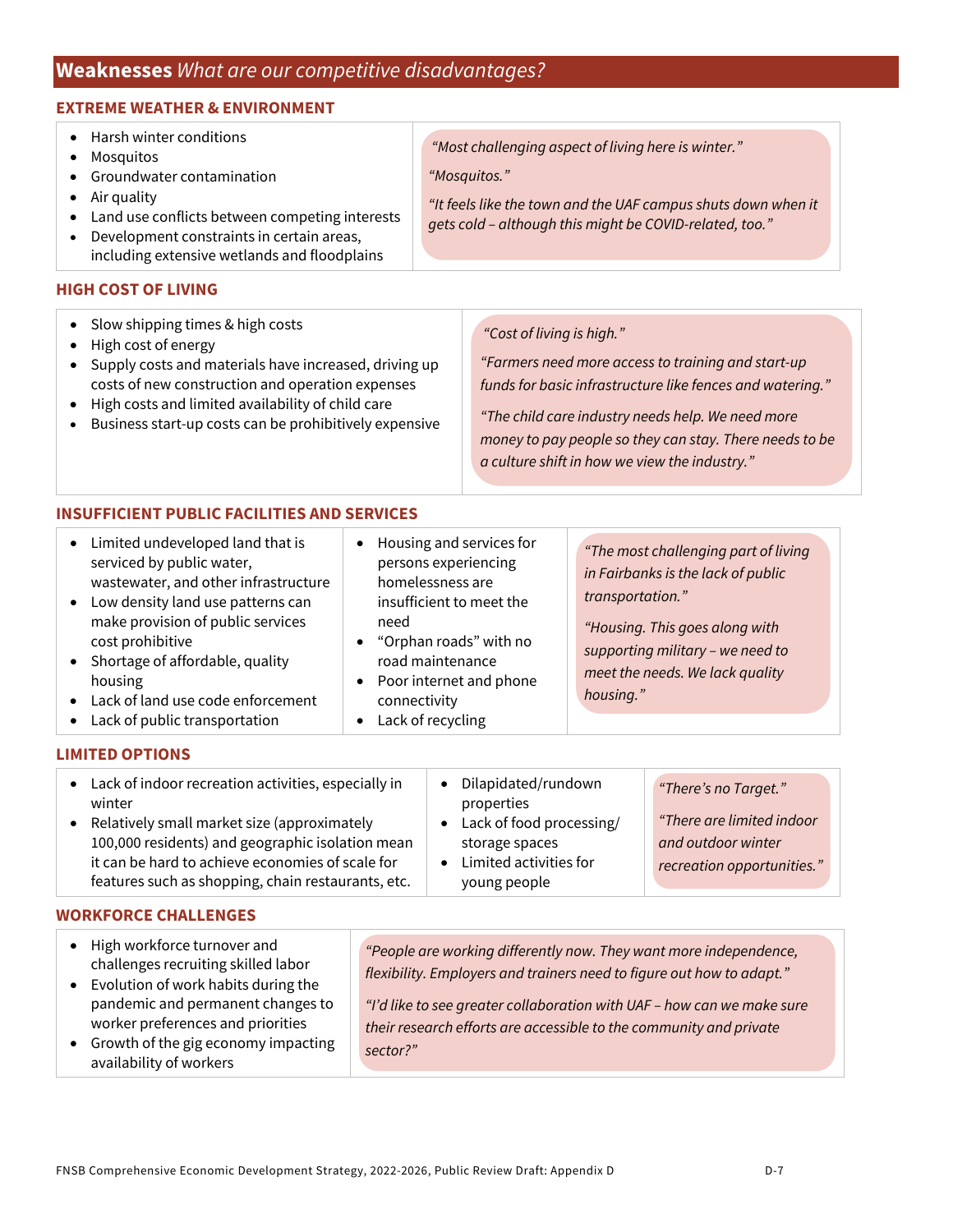## **Opportunities** *What are potential or upcoming opportunities for improvement or progress?*

#### **NATURAL RESOURCE DEVELOPMENT**

- Efforts underway to decrease energy costs and increase energy security/ reliability (e.g., Interior Energy Project, expansion of renewables)
- Extraction industries can provide tax revenues
- Increased interest in food security and agricultural expansion
- Increased demand for rare earth minerals and precious metals

#### **YEAR-ROUND VISITOR INDUSTRY**

• Growth in Arctic tourism, winter tourism and aurora viewing  *"The Alaska Long Trail is a major opportunity, with Fairbanks as an end point." "We carved our tourism market out of a mountainside. We build a market* 

*been especially resilient through the pandemic."*

- Alaska Long Trail
- Revitalizing Fairbanks and North Pole downtowns

#### **ARCTIC OPPORTUNITIES**

| $\bullet$ F-35 & KC-135 Missions<br>Increased military presence in the Arctic<br>• Arctic research at UAF and with other<br>research institutions | "Our growing military presence also good for the local economy."<br>"We are the farthest north U.S. city that still has access by air,<br>road, and rail. We are a key location for an Arctic hub." |
|---------------------------------------------------------------------------------------------------------------------------------------------------|-----------------------------------------------------------------------------------------------------------------------------------------------------------------------------------------------------|
| Continued expansions and innovations on<br>$\bullet$<br>military installations (e.g., missile defense<br>expansion, Clear's Space Force Station   | "People are vying for status as Arctic states. We need to plant the<br>flag and get the world to come here."                                                                                        |
| designation, Eielson's micro nuclear reactors)<br>Military Facility Zone designation                                                              | "We are the only military facility zone in Alaska - there are many<br>opportunities to capitalize on this for housing and other benefits."                                                          |

• Military Facility Zone designation

#### **REGIONAL COLLABORATIONS**

| • Tribal organizations across the state/in<br>the region as economic drivers<br>• Collaboration with neighboring<br>communities around key industries<br>(tourism, mining, transportation)<br>Federal, state and local collaboration to<br>$\bullet$<br>solve issues such as housing, air quality<br>Extensive funding for research relevant<br>$\bullet$ | "I'd like to see us increase the transition of research into practical<br>community applications through small business innovation research<br>and small business technology transfers."<br>"FNSB planning efforts are not just for the borough, even if they are<br>facilitated by the borough; they are for the betterment of the entire<br>community."<br>"I'd like to see us increase our partnerships with Tribal organizations |
|-----------------------------------------------------------------------------------------------------------------------------------------------------------------------------------------------------------------------------------------------------------------------------------------------------------------------------------------------------------|--------------------------------------------------------------------------------------------------------------------------------------------------------------------------------------------------------------------------------------------------------------------------------------------------------------------------------------------------------------------------------------------------------------------------------------|
| to FNSB, including climate change,                                                                                                                                                                                                                                                                                                                        | and Native Corporations to address needs around areas such as                                                                                                                                                                                                                                                                                                                                                                        |
| oceans, and cold weather testing                                                                                                                                                                                                                                                                                                                          | housing and utilities; Anchorage has done this well."                                                                                                                                                                                                                                                                                                                                                                                |

#### **INFRASTRUCTURE DEVELOPMENT**

- Expanding rail service to be year-round, and potential connection with Alberta
- Federal funding such as American Rescue Plan, COVID-19 relief funds, Infrastructure Investment and Jobs Act

 *"I think our biggest priorities need to be utilities: public infrastructure, broadband, natural gas, roads."*

 *"Calling the landmark bill one of the most 'consequential' pieces of legislation in her Senate career, Murkowski said the legislation addresses major gaps in Alaska's core infrastructure." (Fairbanks Daily News-Miner article, Nov. 7, 2021)*

*"Alaska has every rare earth mineral…and we do it well – we are heavily regulated and safe."*

*"Alaska leads the nation in new farms. It's important to support farmers markets and farm stands. Those are the viable sales venues, rather than getting products in grocery stores."*

*where there wasn't one before, in winter especially…the tourism industry has*